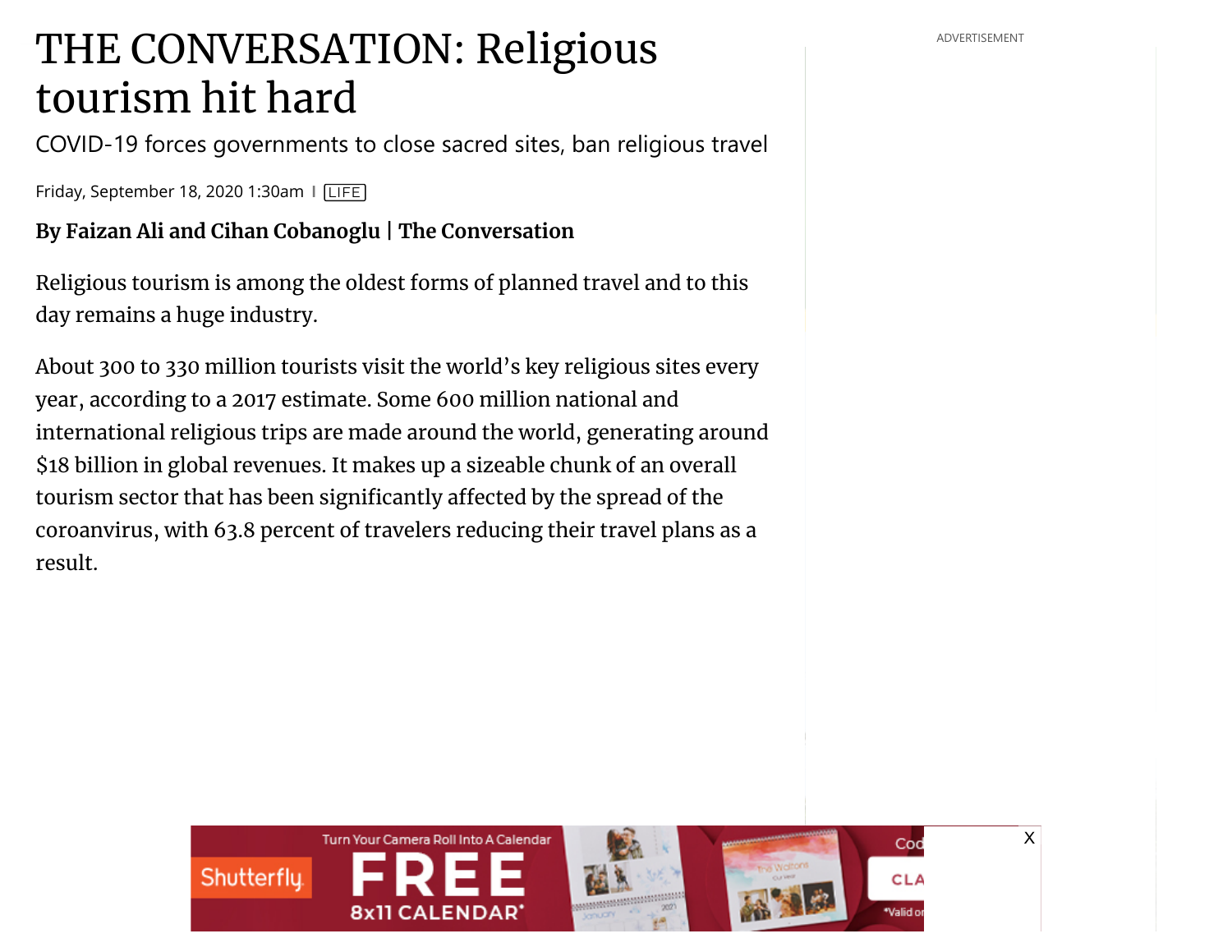## Thank you for reading our news coverage. Please consider subscribing or donating. LEARN MORE »

As COVID-19 evolved to become a global pandemic, governments across the globe closed sacred sites and temporarily banned religious travel. It has affected popular destinations of all faiths. Jerusalem, Vatican City and Mecca — which attract millions of Jewish, Christian and Muslim visitors annually  $\rightharpoonup$  are among the worst affected.

Likewise, Buddhist sites such as Nepal's Lumbini Temple and India's Mahabodhi Temple, as well as the Hindu temple of Kashi Vishwanath, have seen a slump in visitors.

This has had huge financial implications for the host countries. For example, last year approximately 2.5 million Muslims from around the world performed [th](https://nextmillennium.io/)e hajj, one of the five pillars of Islam, with nearly 2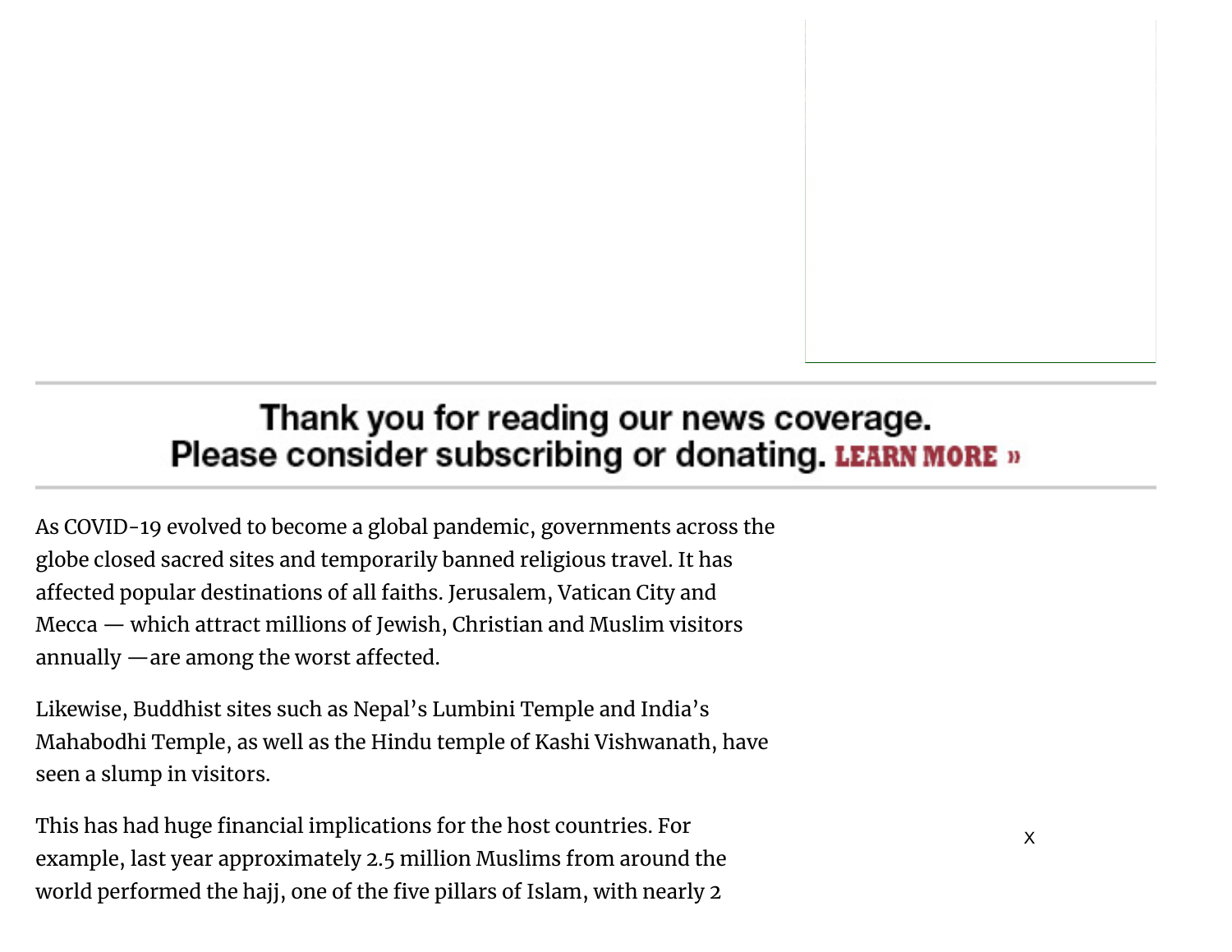million coming from outside of Saudi Arabia.

However, this year only around 10,000 people were expected to do the pilgrimage while observing social distancing measures.

The Saudi Kingdom usually earns \$12 billion per year from the hajj and the Umrah — a minor pilgrimage that can be done any time during the year. The pilgrimages are seen as a way to diversify the economy from being reliant on the oil sector. Year-round religious visits contributes to 20 percent of the kingdom's nonoil GDP and around 7 percent of the total GDP.

The Saudi Kingdom's economy is already reeling from the impact of low oil prices, which have led to a budget deficit. It is expected to shrink by 6.8 percent in 2020.

Saudi Arabia is far from alone. Jordan, which hosts 35 Islamic sites and shrines and 34 Christian holy sites, has closed its borders because of COVID-19. Tourism accounts for about 15 percent of the country's GDP and sustains an estimated 55,000 jobs.

Last year more than 1 million travelers visited Wadi Musa, the Jordanian Valley of Moses — an important site where Moses is said to have produced water from a rock. Up to 80 percent of people's income in the area relies on tourism.

Tourism revenues in Jordan dropped by 10.7 percent to \$1.1 billion in the first quarter of 2020 as the pandemic spread.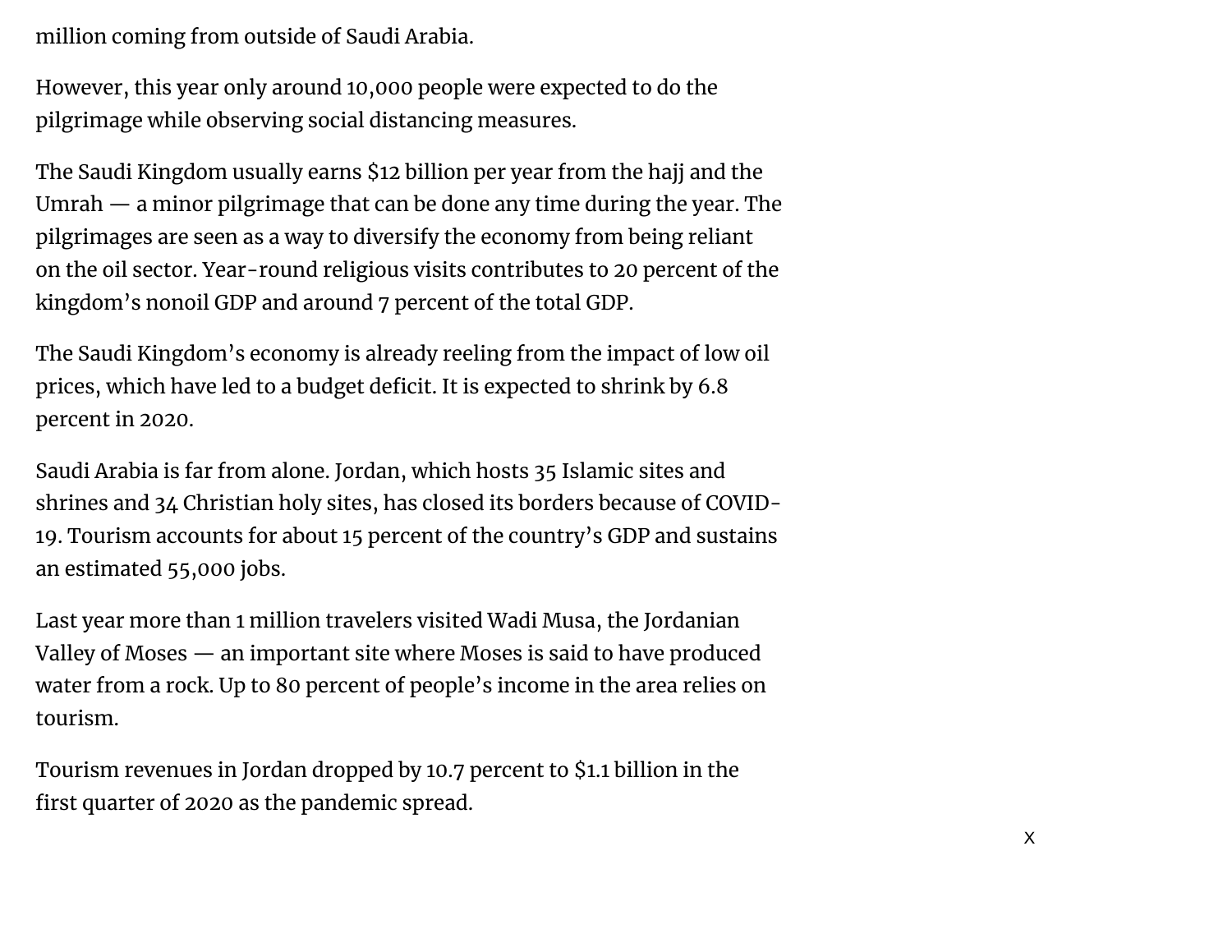It is a similar story across the Middle East. In Iran, only 20,000 domestic tourists and 66 foreign tourists visited Yazd — a UNESCO world heritage site that dates back to A.D. 224 – between March and June 2020. The site is a holy place for followers of Islam, Judaism and Zoroastrianism. The number of tourists this year represents just 1 percent of the figure for the previous year.

In June, just 5,800 people visited Israel, a religiously important destination for Christians, Muslims and Jews alike, compared to 365,000 for the same month in 2019. It is expected that the pandemic will result in a \$1.16 billion damage to the country's tourism industry, according to the Israel Hotel Association.

For some prominent individual sites of pilgrimage, the loss of revenue has been devastating — and it is an experience shared across the globe.

Our Lady of Lourdes Catholic Church in France usually welcomes up to 5 million visitors every year. But in order to curtail the spread in France, the shrine closed, offering only virtual pilgrimages. It has reportedly resulted in a deficit of \$9.06 million for the sanctuary.

Many places of pilgrimage support a whole industry in travel, transport and accommodation, and all that has taken a hit. And it isn't just about the financial hit. Uncertainty and anxiety related to COVID-19 also affects people's psychological and mental health. Many people indulge in religious tourism for reasons of spiritual comfort or to pray for forgiveness or salvation. XXIII and the same set of the same set of the same set of the same set of the same set of the same s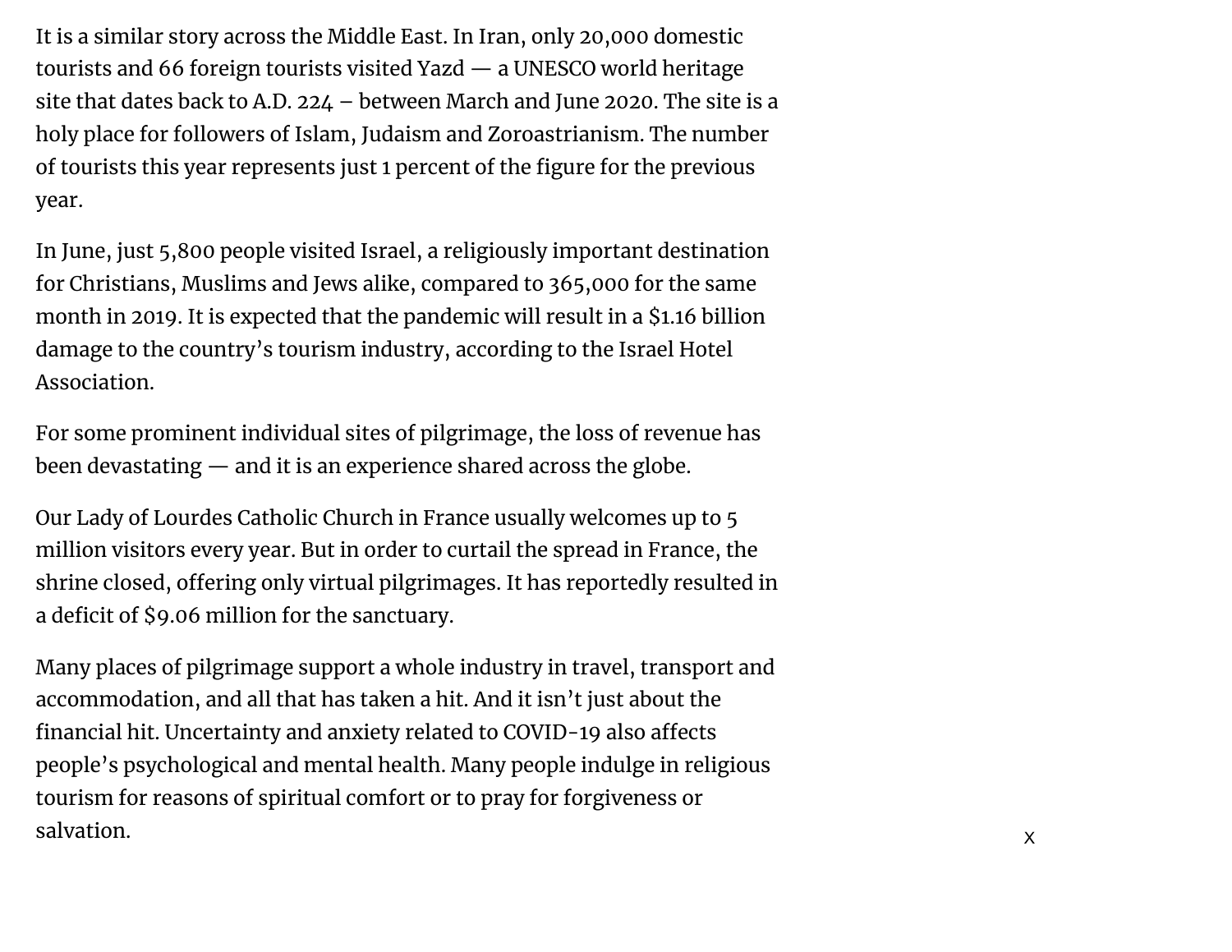For others it is a way to demonstrate their devotion to a faith. In some religions, there is a belief that all individuals who are healthy and financially able to should undertake a journey to their respective holy sites at least once in their lifetime. This is true, for example, for Muslims and participation in the hajj.

As such, people may have put away savings their entire life and planned for years for such a trip. Having to abandon these plans due to travel restrictions or the closure of religious sites can be particularly distressing.

Government subsidies and relief packages, along with the implementation of comprehensive safety and recovery measures, can help revive customer trust and lead to increased travel.

But as scholars of the travel industry, we do believe that due to the ongoing travel restrictions and a slump in confidence in travel amid the pandemic, countries with a heavy reliance on tourism will likely continue to face challenges. And the uncertainty and possibility of newer waves of virus may further dent the tourism industry, including religious travel.

*Faizan Ali is an assistant professor of hospitality and tourism at the University of South Florida.*

 $\overline{\phantom{a}}$  . The contract of the contract of the contract of the contract of the contract of the contract of the contract of the contract of the contract of the contract of the contract of the contract of the contract of

*Cihan Cobanoglu is a professor of hospitality and tourism at the University of South Florida.*

*This article was originally published on The Conversation, an independent and nonprofit source of news, analysis and commentary from academic experts.*